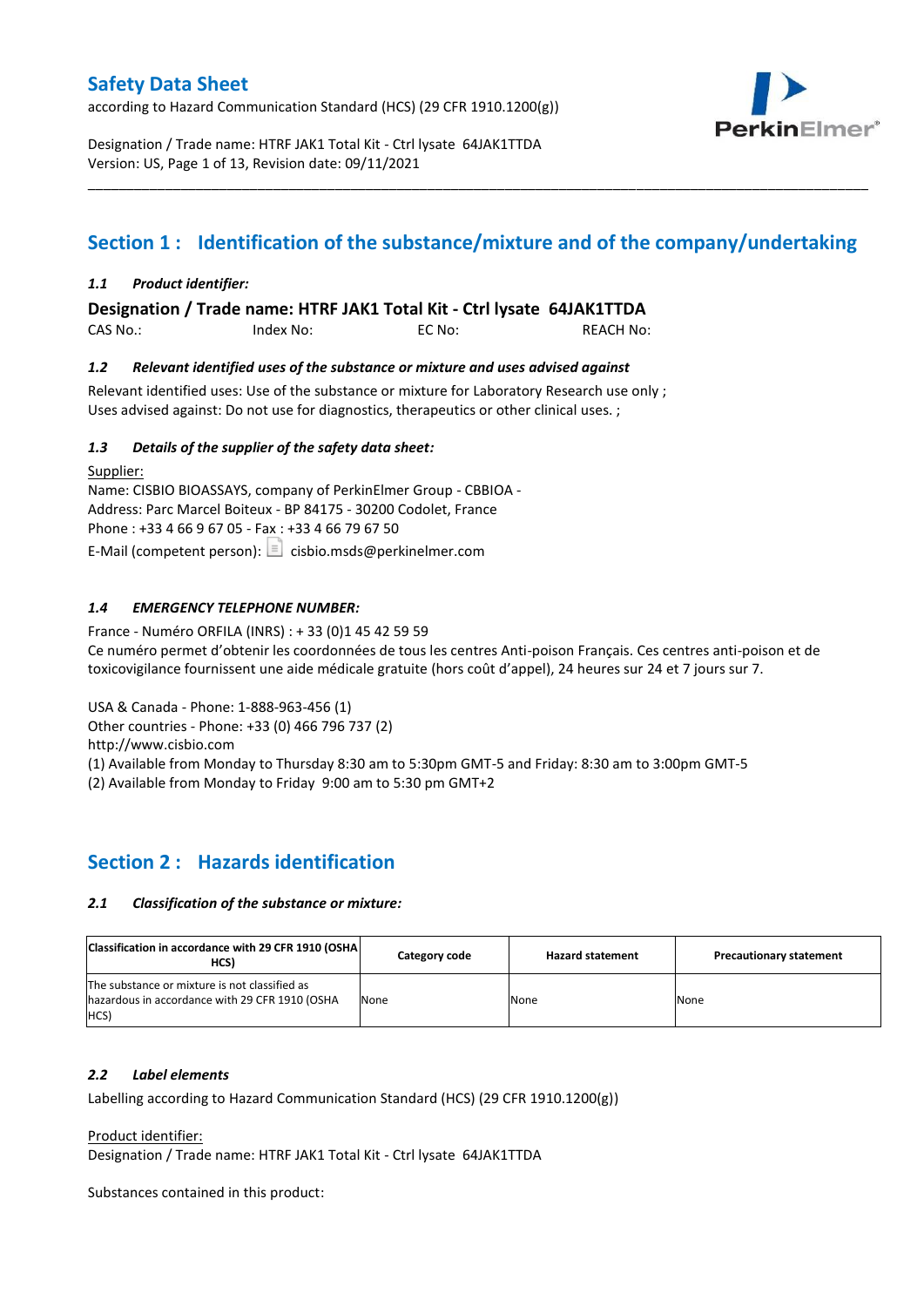according to Hazard Communication Standard (HCS) (29 CFR 1910.1200(g))

Designation / Trade name: HTRF JAK1 Total Kit - Ctrl lysate 64JAK1TTDA Version: US, Page 2 of 13, Revision date: 09/11/2021



Hazard pictograms

Signal word:

Hazard and precautionary statements:

### *2.3 Other hazards*

The mixture contains substances classified as 'Substances of Very High Concern' (SVHC) published by the European CHemicals Agency (ECHA) under article 57 of REACH at levels of 0.1% or higher. This substance or mixture contains no components considered to be either persistent, bioaccumulative and toxic (PBT), or very persistent and very bioaccumulative (vPvB) at levels of 0.1% or higher ;

\_\_\_\_\_\_\_\_\_\_\_\_\_\_\_\_\_\_\_\_\_\_\_\_\_\_\_\_\_\_\_\_\_\_\_\_\_\_\_\_\_\_\_\_\_\_\_\_\_\_\_\_\_\_\_\_\_\_\_\_\_\_\_\_\_\_\_\_\_\_\_\_\_\_\_\_\_\_\_\_\_\_\_\_\_\_\_\_\_\_\_\_\_\_\_\_\_\_\_\_\_

Adverse human health effects: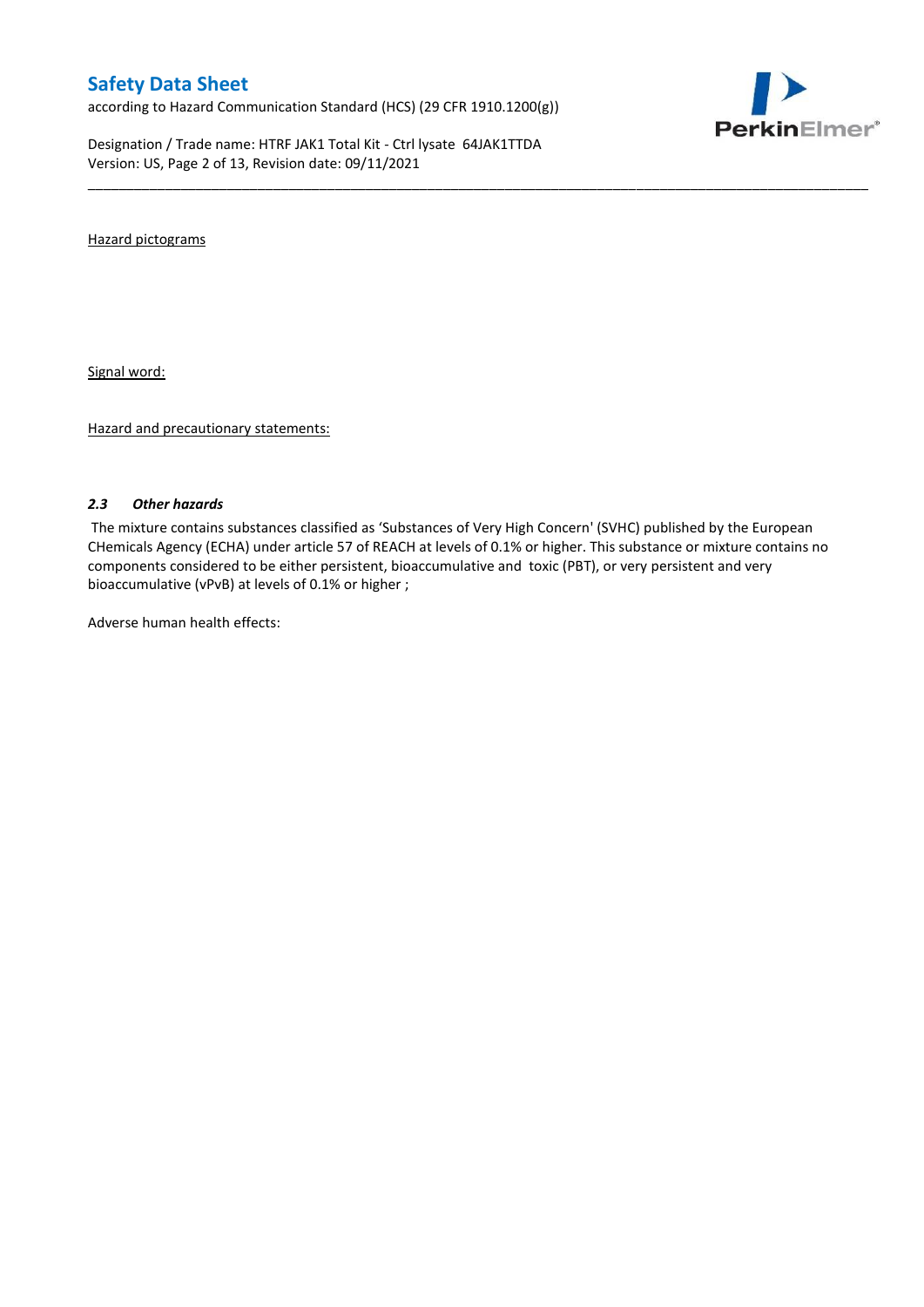according to Hazard Communication Standard (HCS) (29 CFR 1910.1200(g))



Designation / Trade name: HTRF JAK1 Total Kit - Ctrl lysate 64JAK1TTDA Version: US, Page 3 of 13, Revision date: 09/11/2021

# **Section 3 : Composition/information on ingredients**

### *3.2 Mixtures*

Hazardous ingredients:

| Substance name                                                                                 | CAS <sub>n</sub> ° | Index n° | EC n°     | Classification in accordance with 29 CFR <br>1910 (OSHA HCS)                                                                                                                                                                         | Concentration<br>(%) | <b>SCL</b> | M-factor |
|------------------------------------------------------------------------------------------------|--------------------|----------|-----------|--------------------------------------------------------------------------------------------------------------------------------------------------------------------------------------------------------------------------------------|----------------------|------------|----------|
| $4-(2-$<br>hydroxyethyl)piperazin-1-7365-45-9<br>ylethanesulphonic acid                        |                    |          | 230-907-9 |                                                                                                                                                                                                                                      | $< 3\%$              |            |          |
| Poly(oxy-1,2-ethanediyl),<br>$\alpha$ -[4-(1,1,3,3-<br>tetramethylbutyl)phenyl]-<br>ω-hydroxy- | 9002-93-1          |          |           | Acute toxicity - Acute Tox. 4 - H302 - Oral<br>Hazardous to the aquatic environment -<br>Aquatic Chronic 2 - H411<br>Serious eye damage/eye irritation - Eye<br>Dam. 1 - H318<br>Skin corrosion/irritation - Skin Irrit. 2 -<br>H315 | $< 1\%$              |            |          |

\_\_\_\_\_\_\_\_\_\_\_\_\_\_\_\_\_\_\_\_\_\_\_\_\_\_\_\_\_\_\_\_\_\_\_\_\_\_\_\_\_\_\_\_\_\_\_\_\_\_\_\_\_\_\_\_\_\_\_\_\_\_\_\_\_\_\_\_\_\_\_\_\_\_\_\_\_\_\_\_\_\_\_\_\_\_\_\_\_\_\_\_\_\_\_\_\_\_\_\_\_

Additional information:

Full text of H- and EUH-phrases: see SECTION 16.

# **Section 4 : First aid measures**

### *4.1 Description of first aid measures*

**General information**: Do not leave affected person unattended. ; **Following inhalation**: In case of respiratory tract irritation, consult a physician. ; **Following skin contact**:After contact with skin, wash immediately with water ; **Following eye contact**: After contact with the eyes, rinse with water with the eyelids open for a sufficient length of time, then consult an ophthalmologist immediately. ; **Following ingestion**: Do NOT induce vomiting. ; **Self-protection of the first aider**:

### *4.2 Most important symptoms and effects, both acute and delayed*

Symptoms: No known symptoms to date. ; Effects:

### *4.3 Indication of any immediate medical attention and special treatment needed*

Notes for the doctor:

# **Section 5 : Firefighting measures**

### *5.1 Extinguishing media:*

Suitable extinguishing media: This product is not flammable. Use extinguishing agent suitable for type of surrounding fire ;

### *5.2 Special hazards arising from the substance or mixture*

Hazardous combustion products: /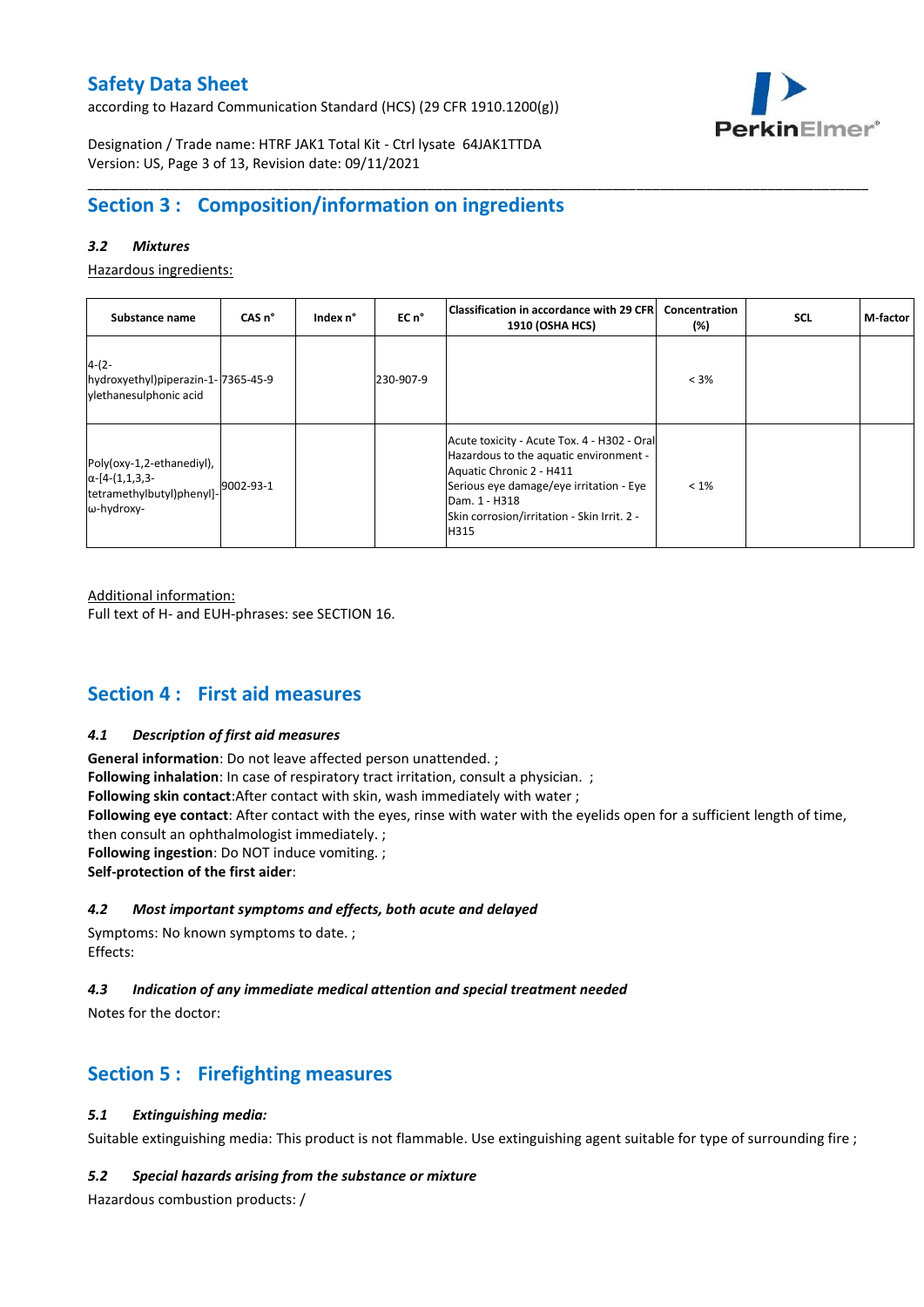according to Hazard Communication Standard (HCS) (29 CFR 1910.1200(g))



Designation / Trade name: HTRF JAK1 Total Kit - Ctrl lysate 64JAK1TTDA Version: US, Page 4 of 13, Revision date: 09/11/2021

\_\_\_\_\_\_\_\_\_\_\_\_\_\_\_\_\_\_\_\_\_\_\_\_\_\_\_\_\_\_\_\_\_\_\_\_\_\_\_\_\_\_\_\_\_\_\_\_\_\_\_\_\_\_\_\_\_\_\_\_\_\_\_\_\_\_\_\_\_\_\_\_\_\_\_\_\_\_\_\_\_\_\_\_\_\_\_\_\_\_\_\_\_\_\_\_\_\_\_\_\_

### *5.3 Advice for fire-fighters*

Wear Protective clothing. ; Additional information:

# **Section 6 : Accidental release measures**

### *6.1 Personal precautions, protective equipment and emergency procedures*

Emergency procedures: Provide adequate ventilation. ;

### *6.2 Environmental precautions*

Do not allow to enter into surface water or drains. ;

### *6.3 Methods and material for containment and cleaning up*

For cleaning up: Suitable material for taking up: Absorbing material, organic ; Other information:

### *6.4 Reference to other sections*

Additional information:

# **Section 7 : Handling and storage**

### *7.1 Precautions for safe handling*

Protective measures: Advice on safe handling: Avoid contact with skin, eyes and clothes. ; Fire preventions:

Do not eat, drink or smoke in areas where reagents are handled. ; Advice on general occupational hygiene : Handle in accordance with good industrial hygiene and safety practice ;

### *7.2 Conditions for safe storage, including any incompatibilities*

Requirements for storage rooms and vessels: Keep container tightly closed. ; Hints on storage assembly: Materials to avoid: Further information on storage conditions:

### *7.3 Specific end uses:*

Recommendations on specific end uses: Observe technical data sheet. ;

# **Section 8 : Exposure controls/personal protection**

### *8.1 Control parameters*

Preliminary remark: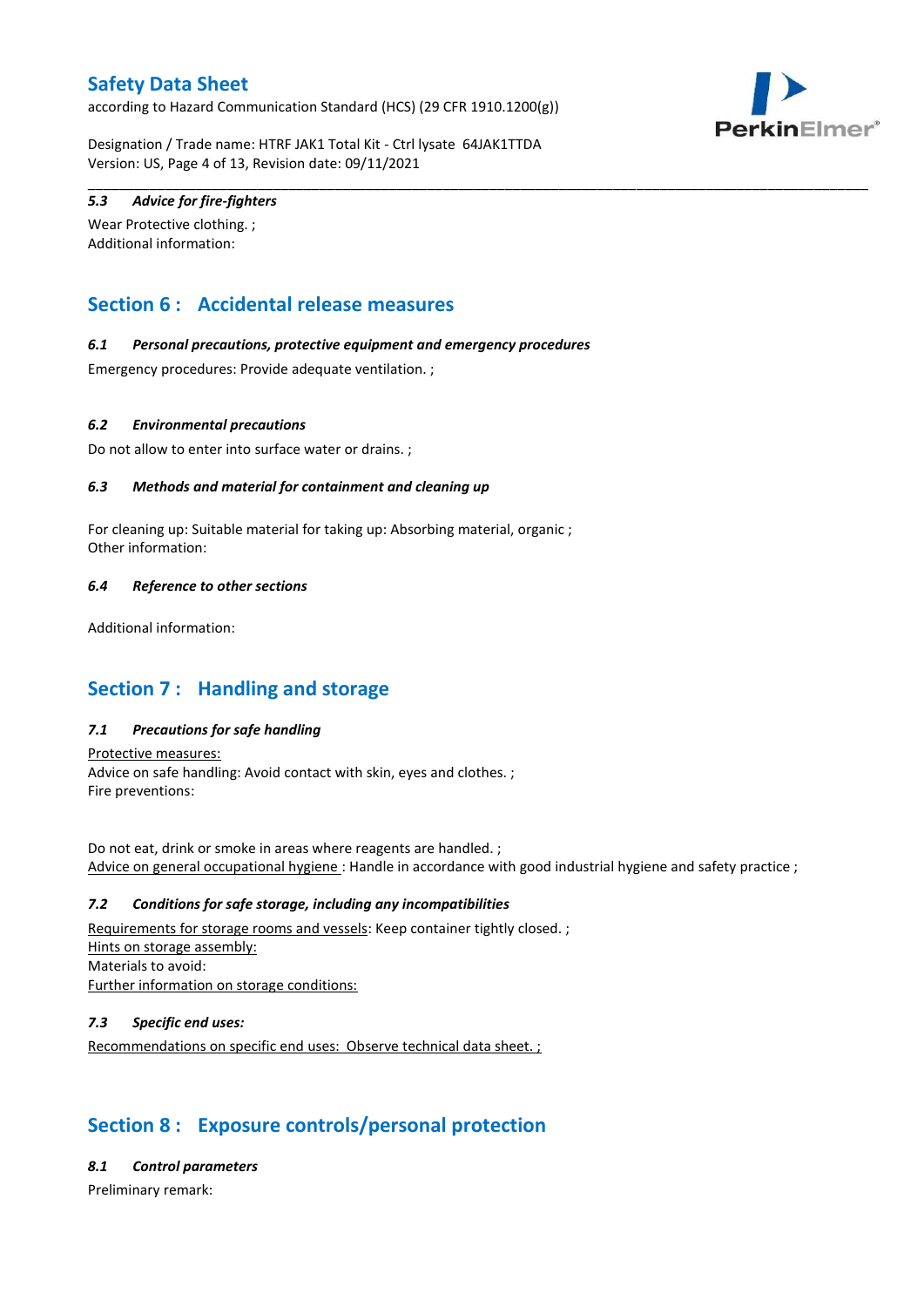according to Hazard Communication Standard (HCS) (29 CFR 1910.1200(g))



Designation / Trade name: HTRF JAK1 Total Kit - Ctrl lysate 64JAK1TTDA Version: US, Page 5 of 13, Revision date: 09/11/2021

### 8.1.1 Occupational exposure limits:

OSHA (USA)

| Source : |           |                                      |           |                                                                            | Occupational Safety and Health Administration (OSHA) Permissible Exposure Limits (PELS) from 29 CFR 1910.1000 |                                                                      |                                                                        |
|----------|-----------|--------------------------------------|-----------|----------------------------------------------------------------------------|---------------------------------------------------------------------------------------------------------------|----------------------------------------------------------------------|------------------------------------------------------------------------|
|          | Substance | EC No.                               | CAS-No    | <b>OSHA Permissible</b><br><b>Exposure Limit (PEL)</b><br>8-hour TWA (ppm) | <b>OSHA Permissible</b><br><b>Exposure Limit (PEL) 8-</b><br>hour TWA (mg/m3)                                 | <b>OSHA Permissible</b><br><b>Exposure Limit (PEL)</b><br>STEL (ppm) | <b>OSHA Permissible</b><br><b>Exposure Limit (PEL)</b><br>STEL (mg/m3) |
|          |           | $(7365-45-9) / 230-907$ $ 230-907-9$ | 7365-45-9 |                                                                            |                                                                                                               |                                                                      |                                                                        |

\_\_\_\_\_\_\_\_\_\_\_\_\_\_\_\_\_\_\_\_\_\_\_\_\_\_\_\_\_\_\_\_\_\_\_\_\_\_\_\_\_\_\_\_\_\_\_\_\_\_\_\_\_\_\_\_\_\_\_\_\_\_\_\_\_\_\_\_\_\_\_\_\_\_\_\_\_\_\_\_\_\_\_\_\_\_\_\_\_\_\_\_\_\_\_\_\_\_\_\_\_

| Source:                                  | TRGS 903, November 2015, BAuA |               |             |           |
|------------------------------------------|-------------------------------|---------------|-------------|-----------|
| Substance                                | EC No.                        | <b>CAS No</b> | BGW (mg/m3) | BGW (ppm) |
| .<br>7365-45-9 / 230-907-230-907-9<br>19 |                               | 7365-45-9     |             |           |

### 8.1.2 DNEL/PNEC-values:

• DNEL worker

| Source:                  |                     | <b>IGESTIS - substance database</b> |                                                 |                                                          |                                                          |                                                   |                                                       |                                                         |                                                             |
|--------------------------|---------------------|-------------------------------------|-------------------------------------------------|----------------------------------------------------------|----------------------------------------------------------|---------------------------------------------------|-------------------------------------------------------|---------------------------------------------------------|-------------------------------------------------------------|
| Substance                | EC No.              | <b>CAS-No</b>                       | Acute – dermal,<br>local effects<br>(mg/kg/day) | Long-term $-$<br>dermal, local<br>effects<br>(mg/kg/day) | Long-term-<br>dermal,<br>systemic effects<br>(mg/kg/day) | Acute –<br>linhalation. locall<br>effects (mg/m3) | Acute -<br>inhalation.<br>systemic effects<br>(mg/m3) | Long-term $-$<br>linhalation. local<br>leffects (mg/m3) | $Long-term -$<br>inhalation.<br>svstemic effects<br>(mg/m3) |
| 7365-45-9 /<br>230-907-9 | 230-907-9 7365-45-9 |                                     |                                                 |                                                          |                                                          |                                                   | 23.5-23.5                                             |                                                         |                                                             |

### DNEL consumer

| Source:                  |        | <b>IGESTIS – substance database</b> |                                                 |                                                          |                                                             |                                                        |                                                       |                                                        |                                                             |
|--------------------------|--------|-------------------------------------|-------------------------------------------------|----------------------------------------------------------|-------------------------------------------------------------|--------------------------------------------------------|-------------------------------------------------------|--------------------------------------------------------|-------------------------------------------------------------|
| Substance                | EC No. | CAS-No                              | Acute - dermal,<br>local effects<br>(mg/kg/day) | Long-term $-$<br>dermal, local<br>effects<br>(mg/kg/day) | $Long-term -$<br>dermal.<br>systemic effects<br>(mg/kg/day) | Acute –<br>linhalation. local<br>$effects$ (mg/m3) $ $ | Acute -<br>inhalation.<br>systemic effects<br>(mg/m3) | $Long-term -$<br>linhalation. local<br>effects (mg/m3) | Long-term $-$<br>inhalation.<br>systemic effects<br>(mg/m3) |
| 7365-45-9 /<br>230-907-9 |        | 230-907-9 7365-45-9                 |                                                 |                                                          |                                                             |                                                        |                                                       |                                                        |                                                             |

### • PNEC

| Source:                                 | <b>INERIS</b> |               |            |                                                                                                                                                                                                                                                                                                                                                                                                                                                                                               |  |              |  |                      |  |            |  |                      |  |  |  |  |  |
|-----------------------------------------|---------------|---------------|------------|-----------------------------------------------------------------------------------------------------------------------------------------------------------------------------------------------------------------------------------------------------------------------------------------------------------------------------------------------------------------------------------------------------------------------------------------------------------------------------------------------|--|--------------|--|----------------------|--|------------|--|----------------------|--|--|--|--|--|
|                                         |               |               |            | PNEC AQUATIC                                                                                                                                                                                                                                                                                                                                                                                                                                                                                  |  |              |  |                      |  |            |  | <b>PNEC Sediment</b> |  |  |  |  |  |
|                                         |               |               | freshwater |                                                                                                                                                                                                                                                                                                                                                                                                                                                                                               |  | marine water |  | intermittent release |  | freshwater |  | marine water         |  |  |  |  |  |
| <b>Substance</b>                        | EC-No.        | <b>CAS No</b> |            | $\lceil (mg/L) \rceil \cdot (mg/kg) \cdot (ppm) \cdot (mg/L) \cdot (mg/kg) \cdot (ppm) \cdot (mg/L) \cdot (mg/kg) \cdot (ppm) \cdot (mg/L) \cdot (mg/L) \cdot (mg/L) \cdot (mg/L) \cdot (mg/L) \cdot (mg/L) \cdot (mg/L) \cdot (mg/L) \cdot (mg/L) \cdot (mg/L) \cdot (mg/L) \cdot (mg/L) \cdot (mg/L) \cdot (mg/L) \cdot (mg/L) \cdot (mg/L) \cdot (gm/L) \cdot (gm/L) \cdot (gm/L) \cdot (mg/L) \cdot (mg/L) \cdot (gm/L) \cdot (gm/L) \cdot (gm/L) \cdot (gm/L) \cdot (gm/L) \cdot (gm/L)$ |  |              |  |                      |  |            |  |                      |  |  |  |  |  |
| 7365-45-9<br>/ 230-907- 230-907-9<br>19 |               | 7365-45-9     |            |                                                                                                                                                                                                                                                                                                                                                                                                                                                                                               |  |              |  |                      |  |            |  |                      |  |  |  |  |  |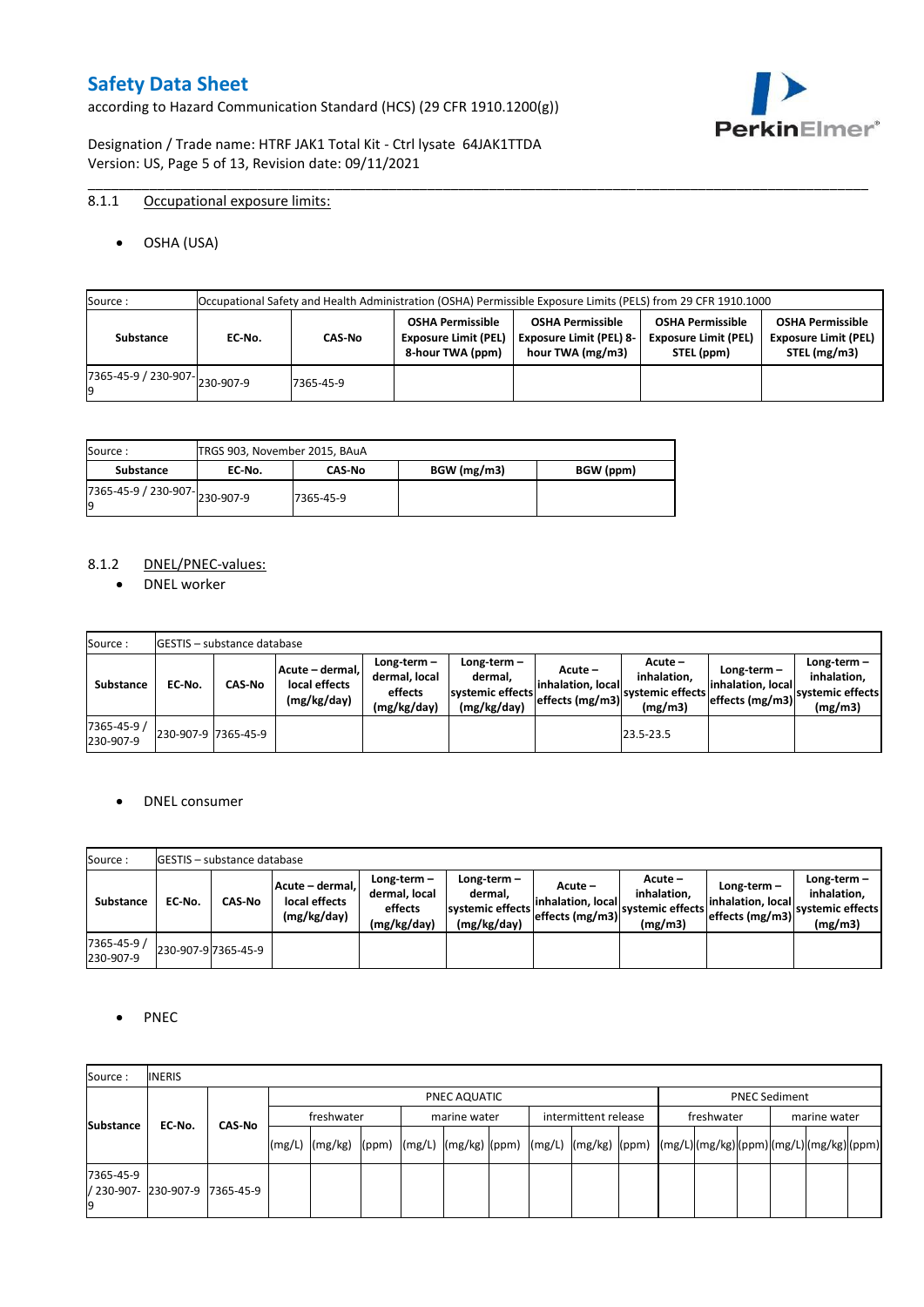according to Hazard Communication Standard (HCS) (29 CFR 1910.1200(g))



Designation / Trade name: HTRF JAK1 Total Kit - Ctrl lysate 64JAK1TTDA Version: US, Page 6 of 13, Revision date: 09/11/2021

| Source:                  | <b>INERIS</b> |               |        |           |        |        |         |                                   |        |         |       |        |                             |       |
|--------------------------|---------------|---------------|--------|-----------|--------|--------|---------|-----------------------------------|--------|---------|-------|--------|-----------------------------|-------|
|                          |               |               |        |           | Others |        |         |                                   |        |         |       |        |                             |       |
| <b>Substance</b>         | EC-No.        | <b>CAS-No</b> |        | PNEC soil |        |        | plant   | PNEC sewage treatment<br>PNEC air |        |         |       |        | PNEC secondary<br>poisoning |       |
|                          |               |               | (mg/L) | (mg/kg)   | (ppm)  | (mg/L) | (mg/kg) | (ppm)                             | (mg/L) | (mg/kg) | (ppm) | (mg/L) | (mg/kg)                     | (ppm) |
| 7365-45-9 /<br>230-907-9 | 230-907-9     | 7365-45-9     |        |           |        |        |         |                                   |        |         |       |        |                             |       |

\_\_\_\_\_\_\_\_\_\_\_\_\_\_\_\_\_\_\_\_\_\_\_\_\_\_\_\_\_\_\_\_\_\_\_\_\_\_\_\_\_\_\_\_\_\_\_\_\_\_\_\_\_\_\_\_\_\_\_\_\_\_\_\_\_\_\_\_\_\_\_\_\_\_\_\_\_\_\_\_\_\_\_\_\_\_\_\_\_\_\_\_\_\_\_\_\_\_\_\_\_

### *8.2 Exposure controls*

8.2.1 Appropriate engineering controls:

Technical measures and appropriate working operations should be given priority over the use of personal protective equipment. See section 7

8.2.2 Personal protective equipment:

Eye / Face protection: Safety glasses with side-shields ;

Skin protection:Gloves ;

Respiratory protection:Ensure adequate ventilation ;

Thermal hazards:

8.2.3 Environmental exposure controls:

Consumer exposure control

Measures related to consumer uses of the substance (as such or in mixtures):

Measures related to the service life of the substance in articles:

# **Section 9 : Physical and chemical properties**

### *9.1 Information on basic physical and chemical properties*

**Annearance** 

| <b>Appearance</b>     |             |
|-----------------------|-------------|
| Physical state        | Liquid      |
| Colour                | Colorless · |
| Odour                 |             |
| Odour threshold (ppm) |             |

|                                          |                                       | Value | Concentration<br>(mol/L) | Method | Temperature (°C) | Pressure (kPa) | Remark |
|------------------------------------------|---------------------------------------|-------|--------------------------|--------|------------------|----------------|--------|
| pH                                       |                                       |       |                          |        |                  |                |        |
| Melting point (°C)                       |                                       |       |                          |        |                  |                |        |
| Freezing point (°C)                      |                                       |       |                          |        |                  |                |        |
| Initial boiling point/boiling range (°C) |                                       |       |                          |        |                  |                |        |
| Flash point (°C)                         |                                       |       |                          |        |                  |                |        |
| Evaporation rate (kg/m <sup>2</sup> /h)  |                                       |       |                          |        |                  |                |        |
| Flammability (type:) (%)                 |                                       |       |                          |        |                  |                |        |
| Upper/lower<br>flammability or explosive | Upper explosive limit<br>(%)          |       |                          |        |                  |                |        |
| limits                                   | Lower explosive limit (%)             |       |                          |        |                  |                |        |
| Vapour pressure (kPa)                    |                                       |       |                          |        |                  |                |        |
| Vapour density (g/cm <sup>3</sup> )      |                                       |       |                          |        |                  |                |        |
|                                          | Density (g/cm <sup>3</sup> )          |       |                          |        |                  |                |        |
| Densities                                | Relative density (g/cm <sup>3</sup> ) |       |                          |        |                  |                |        |
|                                          | Bulk density (g/cm <sup>3</sup> )     |       |                          |        |                  |                |        |
|                                          | Critical density (g/cm <sup>3</sup> ) |       |                          |        |                  |                |        |
| Solubility (Type: ) (g/L)                |                                       |       |                          |        |                  |                |        |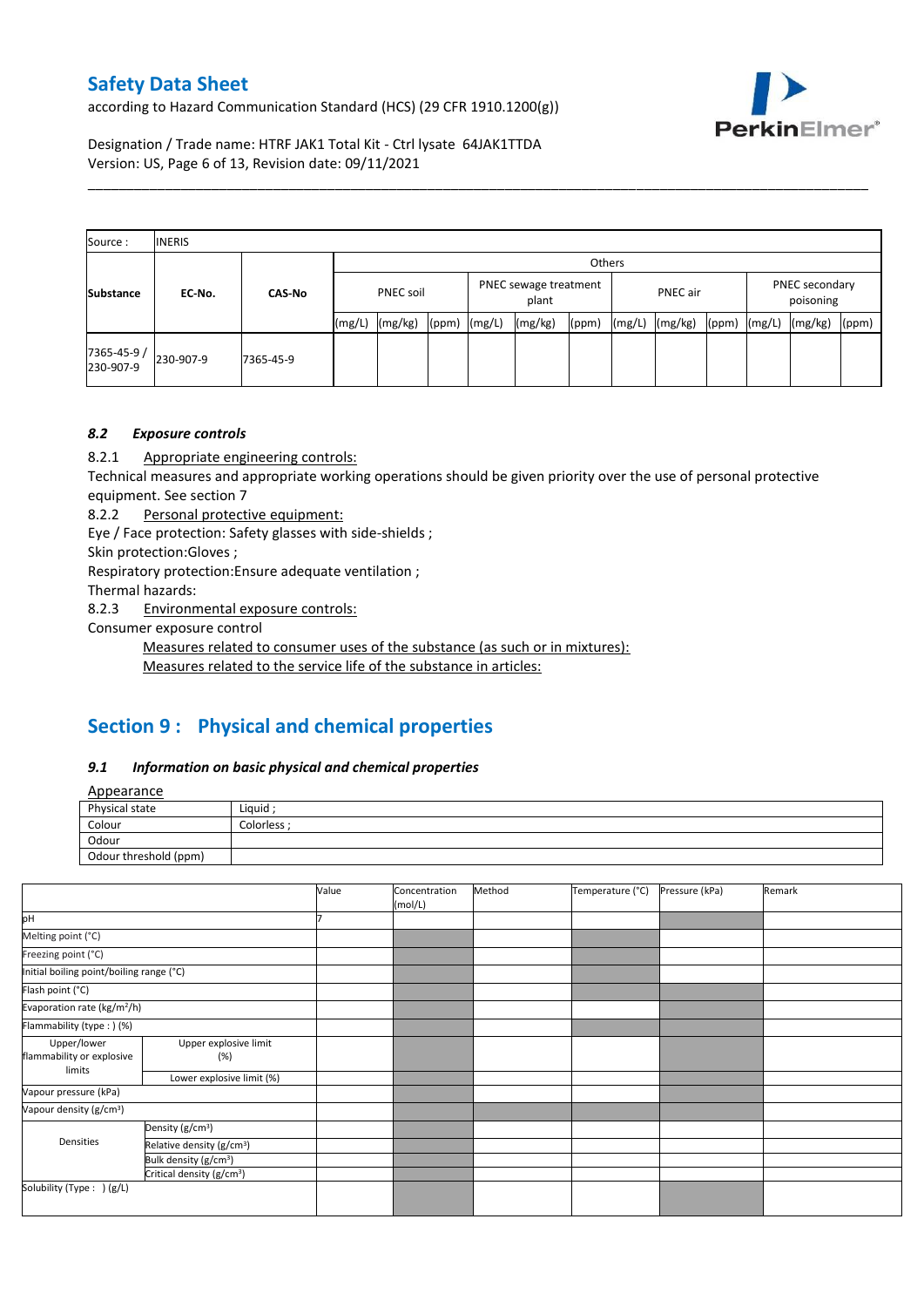according to Hazard Communication Standard (HCS) (29 CFR 1910.1200(g))



Designation / Trade name: HTRF JAK1 Total Kit - Ctrl lysate 64JAK1TTDA Version: US, Page 7 of 13, Revision date: 09/11/2021

| Partition coefficient (log Pow)<br>n-octanol/water at pH :  |                                 |  |  |  |
|-------------------------------------------------------------|---------------------------------|--|--|--|
| Auto-ignition temperature (°C)                              |                                 |  |  |  |
| Decomposition temperature (°C)<br>Decomposition energy : kJ |                                 |  |  |  |
| Viscosity                                                   | Viscosity, dynamic (poiseuille) |  |  |  |
| Viscosity, cinematic (cm <sup>3</sup> /s)                   |                                 |  |  |  |
| Explosive properties                                        |                                 |  |  |  |
|                                                             | Oxidising properties            |  |  |  |

### *9.2 Other information:*

No other relevant data available

# **Section 10 : Stability and reactivity**

#### *10.1 Reactivity*

This material is considered to be non-reactive under normal use conditions. ;

#### *10.2 Chemical stability*

- *10.3 Possibility of hazardous reactions*
- *10.4 Conditions to avoid:*
- *10.5 Incompatible materials:*

### *10.6 Hazardous decomposition products:*

Does not decompose when used for intended uses. ;

# **Section 11 : Toxicological information**

Toxicokinetics, metabolism and distribution

### *11.1 Information on toxicological effects*

Substances

**Acute toxicity**

Animal data: Acute oral toxicity:

| Substance name | LD50<br>(mg/kg) | <b>Species</b> | Method | Symptoms / delayed effects | Remark |
|----------------|-----------------|----------------|--------|----------------------------|--------|
| 9002-93-1      | 1800-1800       | Rat            |        |                            |        |

Acute dermal toxicity: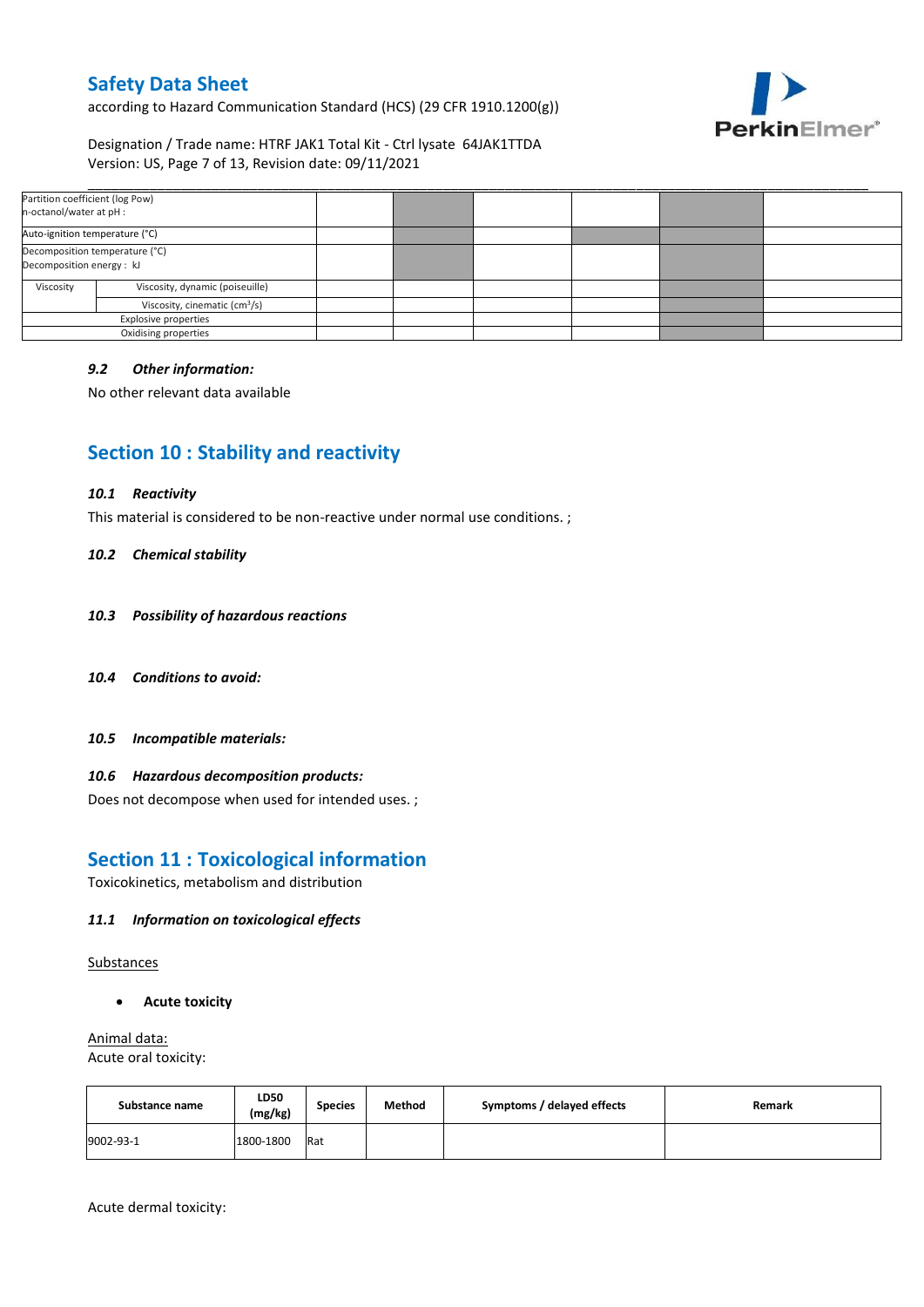according to Hazard Communication Standard (HCS) (29 CFR 1910.1200(g))



Designation / Trade name: HTRF JAK1 Total Kit - Ctrl lysate 64JAK1TTDA Version: US, Page 8 of 13, Revision date: 09/11/2021

Acute inhalative toxicity:

Practical experience / human evidence: Assessment / Classification: General Remark:

### **•** Skin corrosion/irritation

#### Animal data:

| Substance name   | <b>Species</b> | Method | Exposure time | <b>Result/evaluation</b> | Score | Remark |
|------------------|----------------|--------|---------------|--------------------------|-------|--------|
| 9002-93-<br>JJ - |                |        |               |                          |       |        |

\_\_\_\_\_\_\_\_\_\_\_\_\_\_\_\_\_\_\_\_\_\_\_\_\_\_\_\_\_\_\_\_\_\_\_\_\_\_\_\_\_\_\_\_\_\_\_\_\_\_\_\_\_\_\_\_\_\_\_\_\_\_\_\_\_\_\_\_\_\_\_\_\_\_\_\_\_\_\_\_\_\_\_\_\_\_\_\_\_\_\_\_\_\_\_\_\_\_\_\_\_

In-vitro skin test method: In-vitro skin test result:

Assessment / Classification:

### **Eye damage/irritation**

#### Animal data:

| Substance name   | <b>Species</b> | Method | Exposure time | <b>Result/evaluation</b> | Score | Remark |
|------------------|----------------|--------|---------------|--------------------------|-------|--------|
| 9002-93-<br>⊥−∟ت | Rabbit         |        |               | <b>IEve irritation</b>   |       |        |

In vitro eye test method: In vitro eye test result: Assessment / Classification:

#### C**MR effects (carcinogenity, mutagenicity and toxicity for reproduction)**

o Germ cell mutagenicity:

Animal data:

Assessment / Classification:

o Carcinogenicity

Practical experience / human evidence: Animal data:

Other information: Assessment / Classification:

o Reproductive toxicity

Practical experience / human evidence: Animal data:

Other information: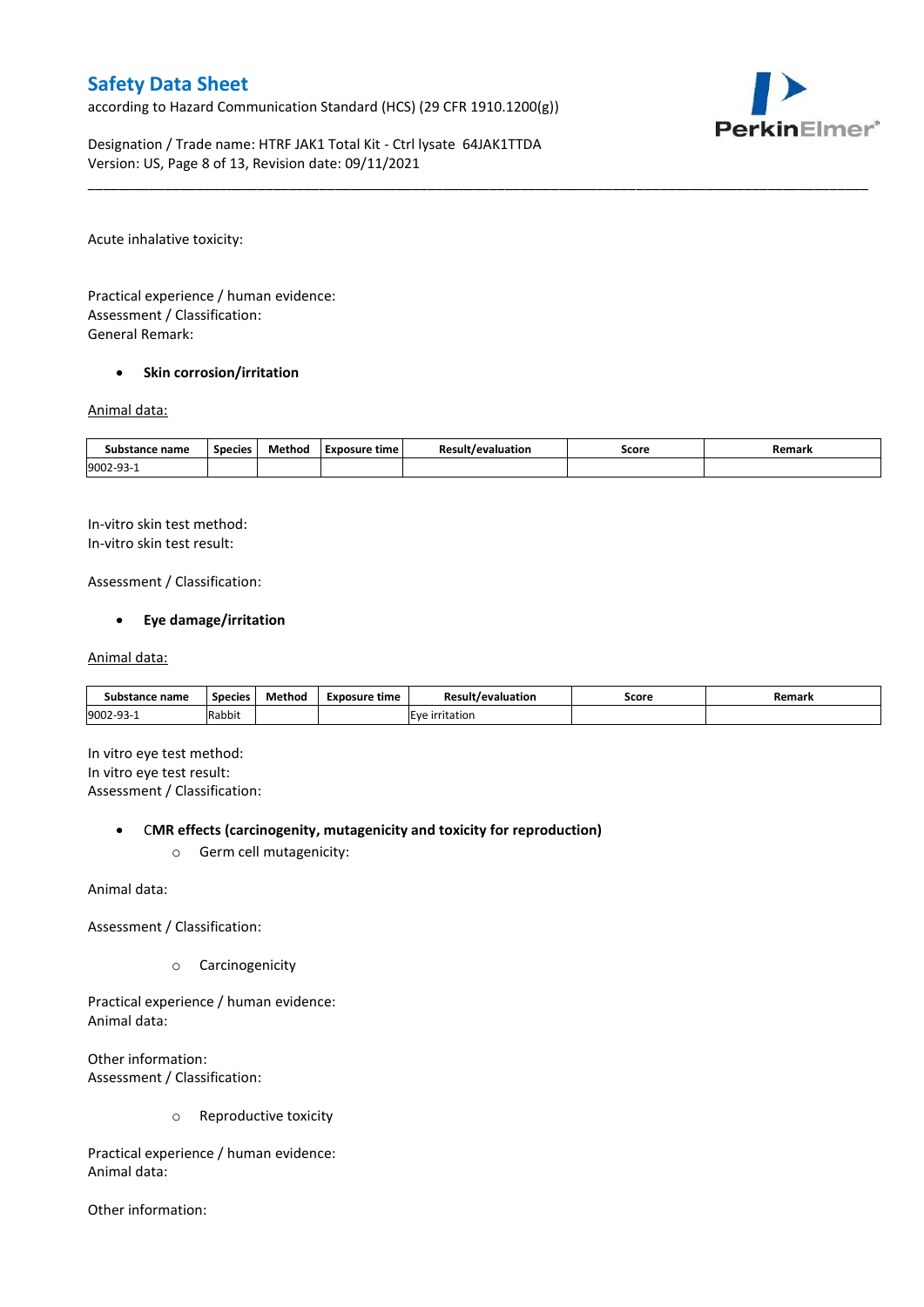according to Hazard Communication Standard (HCS) (29 CFR 1910.1200(g))



Designation / Trade name: HTRF JAK1 Total Kit - Ctrl lysate 64JAK1TTDA Version: US, Page 9 of 13, Revision date: 09/11/2021

Assessment / Classification:

Overall assessment on CMR properties:

- **Specific target organ toxicity (single exposure)**
	- o STOT SE 1 and 2

Animal data:

Other information:

o STOT SE 3

Practical experience / human evidence:

Other information: Assessment / Classification:

### **Specific target organ toxicity (repeated exposure)**

Practical experience / human evidence: Animal data:

Assessment / Classification: Other information

### **Aspiration hazard**

Practical experience / human evidence: Experimental data: viscosity data: see SECTION 9. Assessment / Classification: Remark:

11.1.1 Mixtures No toxicological information is available for the mixture itself

# **Section 12 : Ecological information**

In case that test data regarding one endpoint/differentiation exist for the mixture itself, the classification is carried out according to the substance criteria (excluding biodegradation and bioaccumulation). If no test data exist, the criteria for mixture classification has to be used (calculation method) in this case the toxicological data of the ingredients are shown.

\_\_\_\_\_\_\_\_\_\_\_\_\_\_\_\_\_\_\_\_\_\_\_\_\_\_\_\_\_\_\_\_\_\_\_\_\_\_\_\_\_\_\_\_\_\_\_\_\_\_\_\_\_\_\_\_\_\_\_\_\_\_\_\_\_\_\_\_\_\_\_\_\_\_\_\_\_\_\_\_\_\_\_\_\_\_\_\_\_\_\_\_\_\_\_\_\_\_\_\_\_

### *12.1 Aquatic toxicity:*

Acute (short-term) fish toxicity

| Source:          |        | Informations relatives à la réglementation VME (France) : ED 984, 07.2012 |                       |                       |                  |                                                               |                              |        |        |                       |  |  |
|------------------|--------|---------------------------------------------------------------------------|-----------------------|-----------------------|------------------|---------------------------------------------------------------|------------------------------|--------|--------|-----------------------|--|--|
| <b>Substance</b> | EC No. | <b>CAS-No</b>                                                             | <b>LC50</b><br>(mg/L) | <b>EC50</b><br>(mg/L) | Test<br>duration | <b>Species</b>                                                | Result/<br><b>Evaluation</b> | Method | Remark | <b>General Remark</b> |  |  |
| 9002-93-1        |        | 9002-93-1                                                                 | 8.9                   |                       |                  | Pimephales<br>. Ipromelas<br>96 riving<br>(fathead<br>minnow) |                              |        |        |                       |  |  |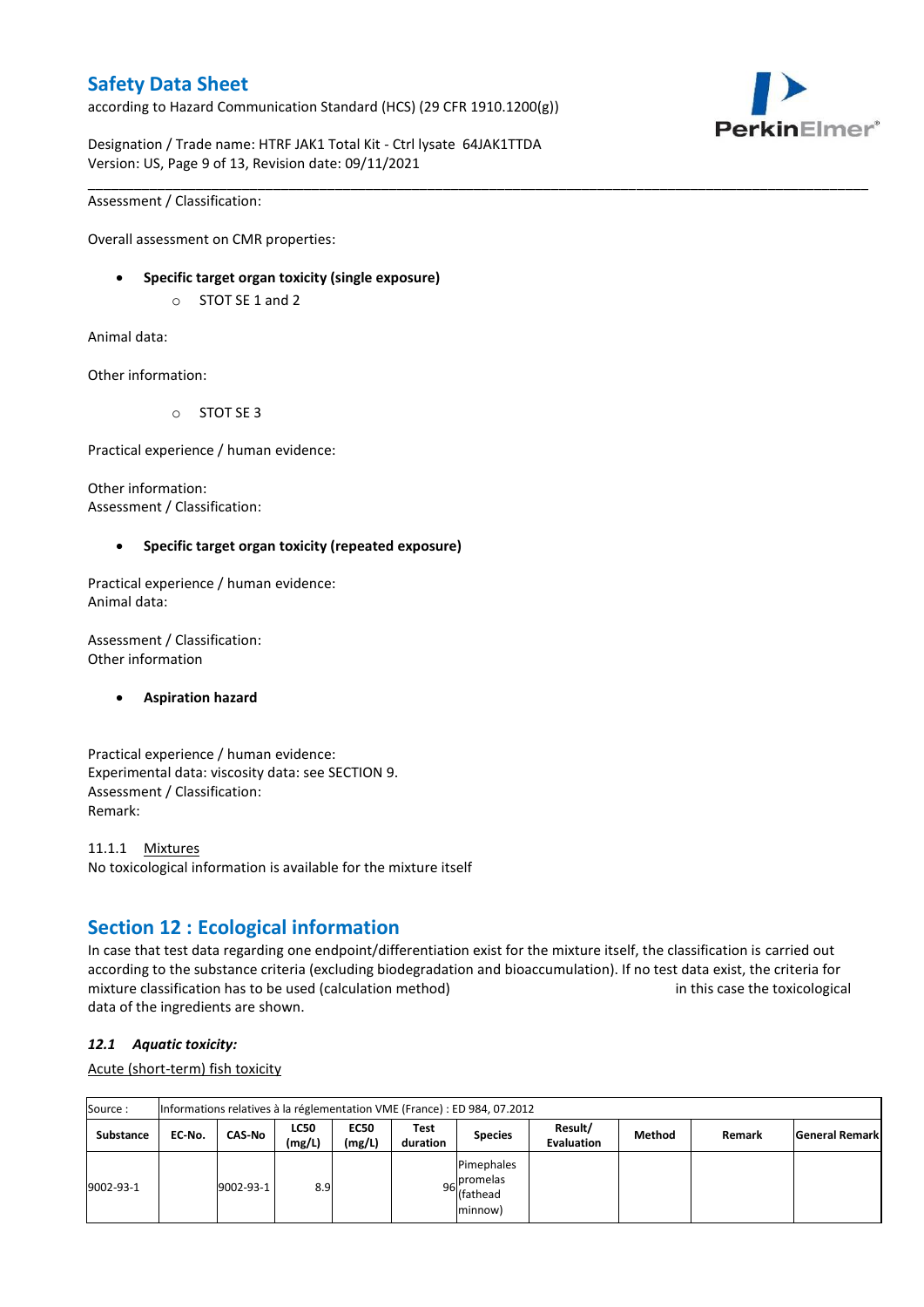according to Hazard Communication Standard (HCS) (29 CFR 1910.1200(g))



### Designation / Trade name: HTRF JAK1 Total Kit - Ctrl lysate 64JAK1TTDA Version: US, Page 10 of 13, Revision date: 09/11/2021

#### Chronic (long-term) fish toxicity

| Source:          | Informations relatives à la réglementation VME (France) : ED 984, 07.2012 |                                                                                                                    |  |  |  |  |  |  |  |  |  |
|------------------|---------------------------------------------------------------------------|--------------------------------------------------------------------------------------------------------------------|--|--|--|--|--|--|--|--|--|
| <b>Substance</b> | EC No.                                                                    | $\vert$ NOEC (mg/L) $\vert$ Test duration<br><b>CAS-No</b><br>Method<br><b>General Remark</b><br>Species<br>Remark |  |  |  |  |  |  |  |  |  |
| 9002-93-1        | 9002-93-1                                                                 |                                                                                                                    |  |  |  |  |  |  |  |  |  |

\_\_\_\_\_\_\_\_\_\_\_\_\_\_\_\_\_\_\_\_\_\_\_\_\_\_\_\_\_\_\_\_\_\_\_\_\_\_\_\_\_\_\_\_\_\_\_\_\_\_\_\_\_\_\_\_\_\_\_\_\_\_\_\_\_\_\_\_\_\_\_\_\_\_\_\_\_\_\_\_\_\_\_\_\_\_\_\_\_\_\_\_\_\_\_\_\_\_\_\_\_

#### Acute (short-term) toxicity to crustacea

| Informations relatives à la réglementation VME (France) : ED 984, 07.2012<br>Source: |                                                                                                                                                 |           |    |    |  |  |  |  |  |  |  |
|--------------------------------------------------------------------------------------|-------------------------------------------------------------------------------------------------------------------------------------------------|-----------|----|----|--|--|--|--|--|--|--|
| <b>Substance</b>                                                                     | Result/<br><b>EC50</b><br>CAS-No<br>Test duration<br>EC No.<br>Method<br>l General Remark l<br><b>Species</b><br>Remark<br>(mg/L)<br>Evaluation |           |    |    |  |  |  |  |  |  |  |
| 9002-93-1                                                                            |                                                                                                                                                 | 9002-93-1 | 26 | 48 |  |  |  |  |  |  |  |

### Chronic (long-term) toxicity to crustacea

| Source:   | Informations relatives à la réglementation VME (France) : ED 984, 07.2012                                             |  |  |  |  |  |  |  |  |  |  |
|-----------|-----------------------------------------------------------------------------------------------------------------------|--|--|--|--|--|--|--|--|--|--|
| Substance | NOEC (mg/L)   Test duration<br>Method<br>EC-No.<br><b>CAS-No</b><br><b>General Remark</b><br><b>Species</b><br>Remark |  |  |  |  |  |  |  |  |  |  |
| 9002-93-1 | 9002-93-1                                                                                                             |  |  |  |  |  |  |  |  |  |  |

### Acute (short-term) toxicity to algae and cyanobacteria

| Informations relatives à la réglementation VME (France) : ED 984, 07.2012<br>Source: |        |                                                                                                                          |  |  |  |  |  |  |  |  |  |
|--------------------------------------------------------------------------------------|--------|--------------------------------------------------------------------------------------------------------------------------|--|--|--|--|--|--|--|--|--|
| Substance                                                                            | EC No. | Result/<br>EC50 (mg/L) Test duration<br>CAS-No<br>Method<br>l General Remark I<br><b>Species</b><br>Remark<br>Evaluation |  |  |  |  |  |  |  |  |  |
| 9002-93-1                                                                            |        | 9002-93-1                                                                                                                |  |  |  |  |  |  |  |  |  |

### Toxicity to microorganisms and other aquatic plants / organisms

| Source:   | Informations relatives à la réglementation VME (France) : ED 984, 07.2012                        |  |  |  |  |  |  |  |  |  |  |
|-----------|--------------------------------------------------------------------------------------------------|--|--|--|--|--|--|--|--|--|--|
| Substance | $EC50$ (mg/L)<br>CAS-No<br>EC-No.<br>Method<br><b>General Remark</b><br>Remark<br><b>Species</b> |  |  |  |  |  |  |  |  |  |  |
| 9002-93-1 | 19002-93-1                                                                                       |  |  |  |  |  |  |  |  |  |  |

### Assessment / Classification:

### *12.2 Persistence and degradability*

Biodegradation:

| Source :         | Informations relatives à la réglementation VME (France) : ED 984, 07.2012                                      |           |  |                 |       |  |                                                                                      |  |  |  |  |
|------------------|----------------------------------------------------------------------------------------------------------------|-----------|--|-----------------|-------|--|--------------------------------------------------------------------------------------|--|--|--|--|
| <b>Substance</b> | Degradation<br><b>Biodegradation</b><br>Method<br>CAS-No<br><b>Inoculum</b><br>EC No.<br>rate (%)<br>parameter |           |  |                 |       |  | Remark                                                                               |  |  |  |  |
| 9002-93-1        |                                                                                                                | 9002-93-1 |  | BOD (% of COD). | 36-36 |  | In accordance with the required<br>stability the product is poorly<br>biodegradable. |  |  |  |  |

#### Abiotic Degradation:

| Source:   |        |               |                                            |                                      |               |    |        |        |  |  |  |
|-----------|--------|---------------|--------------------------------------------|--------------------------------------|---------------|----|--------|--------|--|--|--|
| Substance | EC-No. | <b>CAS-No</b> | <b>Abiotic</b><br>degradation test<br>type | Half-life time   Temperature <br>(j) | $(^{\circ}C)$ | рH | Method | Remark |  |  |  |
| 9002-93-1 |        | 9002-93-1     |                                            |                                      |               |    |        |        |  |  |  |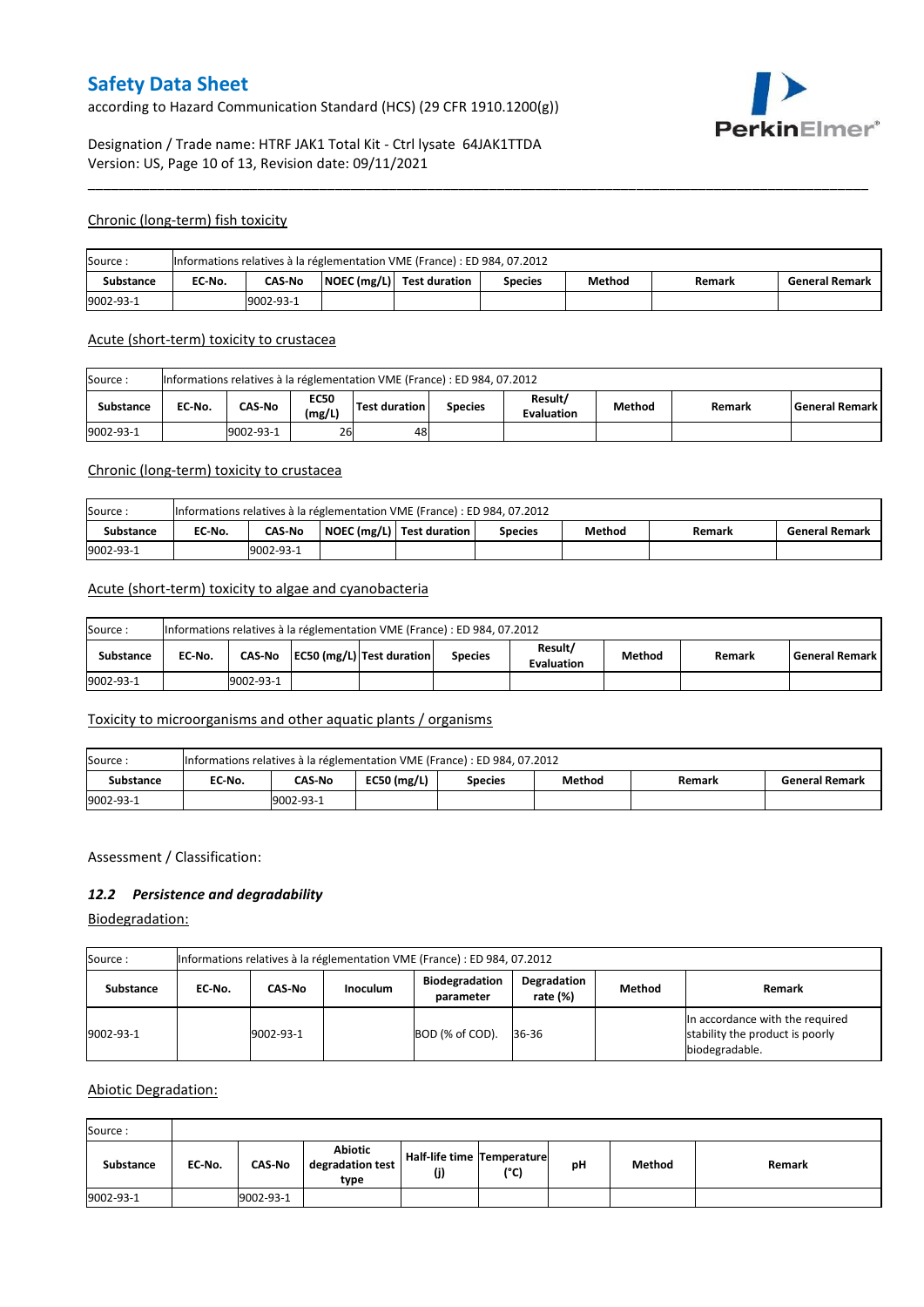according to Hazard Communication Standard (HCS) (29 CFR 1910.1200(g))



Designation / Trade name: HTRF JAK1 Total Kit - Ctrl lysate 64JAK1TTDA Version: US, Page 11 of 13, Revision date: 09/11/2021

### Assessment / Classification:

#### *12.3 Bioaccumulative potential*

Bioconcentration factor (BCF):

| Source:   |        |               |                |               |        |        |
|-----------|--------|---------------|----------------|---------------|--------|--------|
| Substance | EC No. | <b>CAS-No</b> | <b>Species</b> | <b>Result</b> | Method | Remark |
| 9002-93-1 |        | 9002-93-1     |                |               |        |        |

\_\_\_\_\_\_\_\_\_\_\_\_\_\_\_\_\_\_\_\_\_\_\_\_\_\_\_\_\_\_\_\_\_\_\_\_\_\_\_\_\_\_\_\_\_\_\_\_\_\_\_\_\_\_\_\_\_\_\_\_\_\_\_\_\_\_\_\_\_\_\_\_\_\_\_\_\_\_\_\_\_\_\_\_\_\_\_\_\_\_\_\_\_\_\_\_\_\_\_\_\_

#### *12.4 Mobility in soil*

| Source:   |       |                 |                     |                   |                                        |         |                                         |                                                   |                                           |        |        |
|-----------|-------|-----------------|---------------------|-------------------|----------------------------------------|---------|-----------------------------------------|---------------------------------------------------|-------------------------------------------|--------|--------|
| Substance | EC n° |                 | CAS n° Distribution | Transport<br>type | Henry's law<br>constant<br>(Pa.m3/mol) | Log KOC | <b>Half-life</b><br>time in<br>soil (j) | <b>Half-life</b><br>time in<br>fresh<br>water (j) | Half-life<br>time in<br>Isea water<br>(j) | Method | Remark |
| 9002-93-1 |       | 9002-<br>$93-1$ |                     |                   |                                        |         |                                         |                                                   |                                           |        |        |

#### *12.5 Results of PBT and vPvB assessment*

### *12.6 Other adverse effects:*

Additional ecotoxicological information:

# **Section 13 : Disposal considerations**

### *13.1 Waste treatment methods*

Waste treatment options: Dispose of waste according to applicable legislation. ;

Other disposal recommendations: Additional information:

# **Section 14 : Transport information**

### ADR/RID/AND/IMDG/IATA

| UN No.                     |  |
|----------------------------|--|
| UN Proper shipping name    |  |
| Transport hazard class(es) |  |
| Hazard label(s)            |  |
|                            |  |
| Packing group              |  |

### *Transport in bulk according to Annex II of MARPOL 73/78 and the IBC Code*

Land transport (ADR/RID) Classification code ADR: Special Provisions for ADR/RID: Limited quantities for ADR/RID: Excepted Quantities for ADR/RID: Packing Instructions for ADR/RID: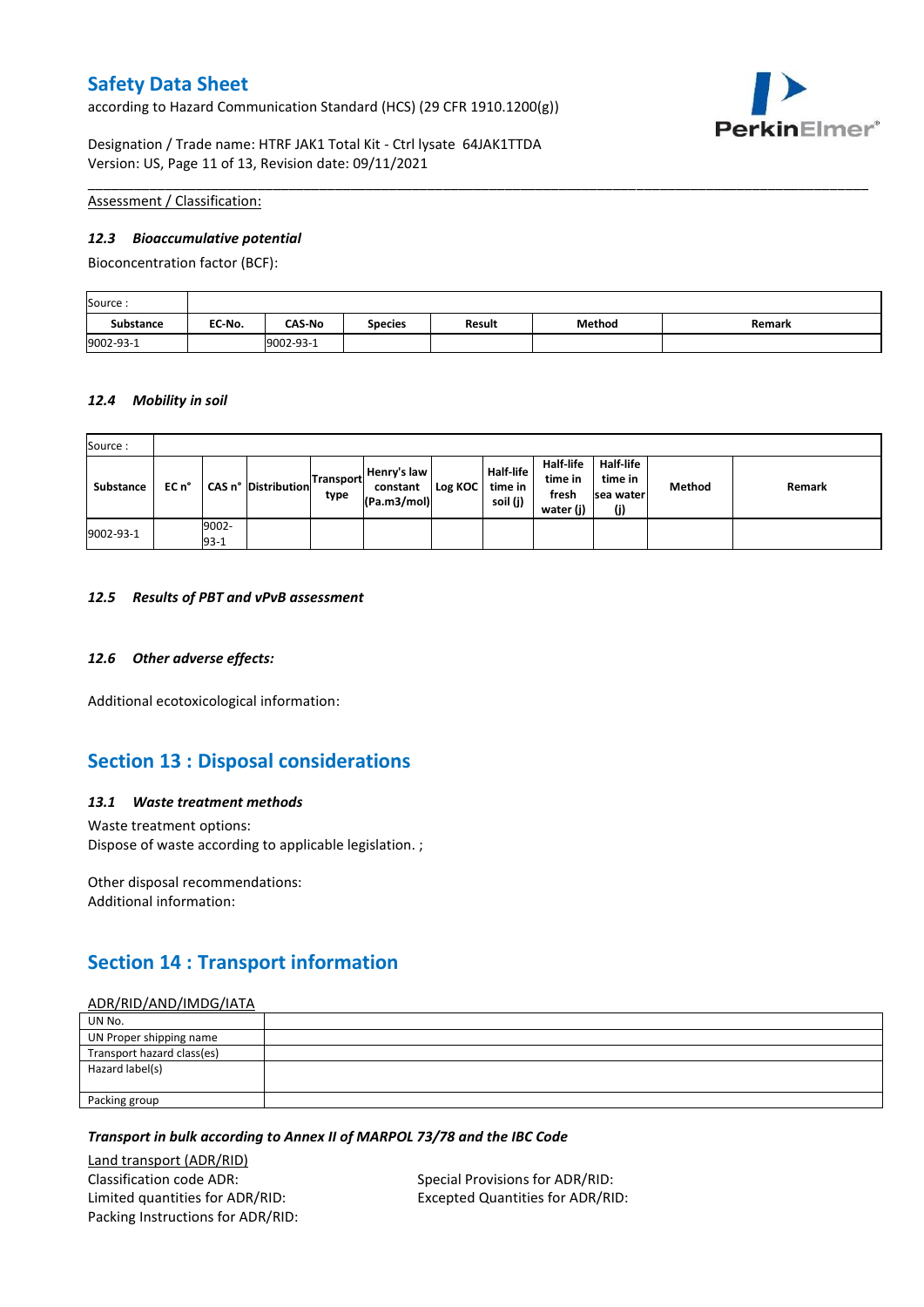according to Hazard Communication Standard (HCS) (29 CFR 1910.1200(g))



Designation / Trade name: HTRF JAK1 Total Kit - Ctrl lysate 64JAK1TTDA Version: US, Page 12 of 13, Revision date: 09/11/2021

| Special packing provisions for ADR/RID:                              |                                                  |  |  |
|----------------------------------------------------------------------|--------------------------------------------------|--|--|
| Mixed packing provisions:                                            | Portable tanks and bulk containers Instructions: |  |  |
| Portable tanks and bulk containers Special Provisions:               |                                                  |  |  |
| <b>ADR Tank Code:</b>                                                | ADR Tank special provisions:                     |  |  |
| Vehicle for tank carriage:                                           | Special provisions for carriage Packages:        |  |  |
| Special provisions for carriage Bulk:                                |                                                  |  |  |
| Special provisions for carriage for loading, unloading and handling: |                                                  |  |  |
| Special Provisions for carriage Operation:                           |                                                  |  |  |
| Hazard identification No:                                            | Transport category (Tunnel restriction code):    |  |  |
|                                                                      |                                                  |  |  |
| Sea transport (IMDG)                                                 |                                                  |  |  |
| Marine Pollutant:                                                    | Subsidiary risk(s) for IMDG:                     |  |  |
| Packing provisions for IMDG:                                         | Limited quantities for IMDG:                     |  |  |
| Packing instructions for IMDG:                                       | <b>IBC</b> Instructions:                         |  |  |
| <b>IBC Provisions:</b>                                               | <b>IMO tank instructions:</b>                    |  |  |
| UN tank instructions:                                                | Tanks and bulk Provisions:                       |  |  |
| EmS:                                                                 | Stowage and segregation for IMDG:                |  |  |
| Properties and observations:                                         |                                                  |  |  |
| <b>Inland waterway transport (ADN)</b>                               |                                                  |  |  |
| <b>Classification Code ADN:</b>                                      | Special Provisions ADN:                          |  |  |
| Limited quantities ADN:                                              | <b>Excepted quantities ADN:</b>                  |  |  |
| Carriage permitted:                                                  | Equipment required:                              |  |  |
| Provisions concerning loading and unloading:                         |                                                  |  |  |
|                                                                      |                                                  |  |  |

Air transport (ICAO-TI / IATA-DGR)

Remark:

Subsidiary risk for IATA: Excepted quantity for IATA: Passenger and Cargo Aircraft Limited Quantities Packing Instructions: Passenger and Cargo Aircraft Limited Quantities Maximal Net Quantity : Passenger and Cargo Aircraft Packaging Instructions : Passenger and Cargo Aircraft Maximal Net Quantity : Cargo Aircraft only Packaging Instructions : Cargo Aircraft only Maximal Net Quantity : ERG code: Special Provisions for IATA:

Provisions concerning carriage: Number of blue cones/lights:

# **Section 15 : Regulatory information**

### *15.1 Safety, health and environmental regulations/legislation specific for the substance or mixture*

### *15.2 Chemical Safety Assessment:*

For the following substances of this mixture a chemical safety assessment has been carried out :

# **Section 16 : Other information**

### *16.1 Indication of changes*

Date of the previous version:05/11/2021 Modifications: